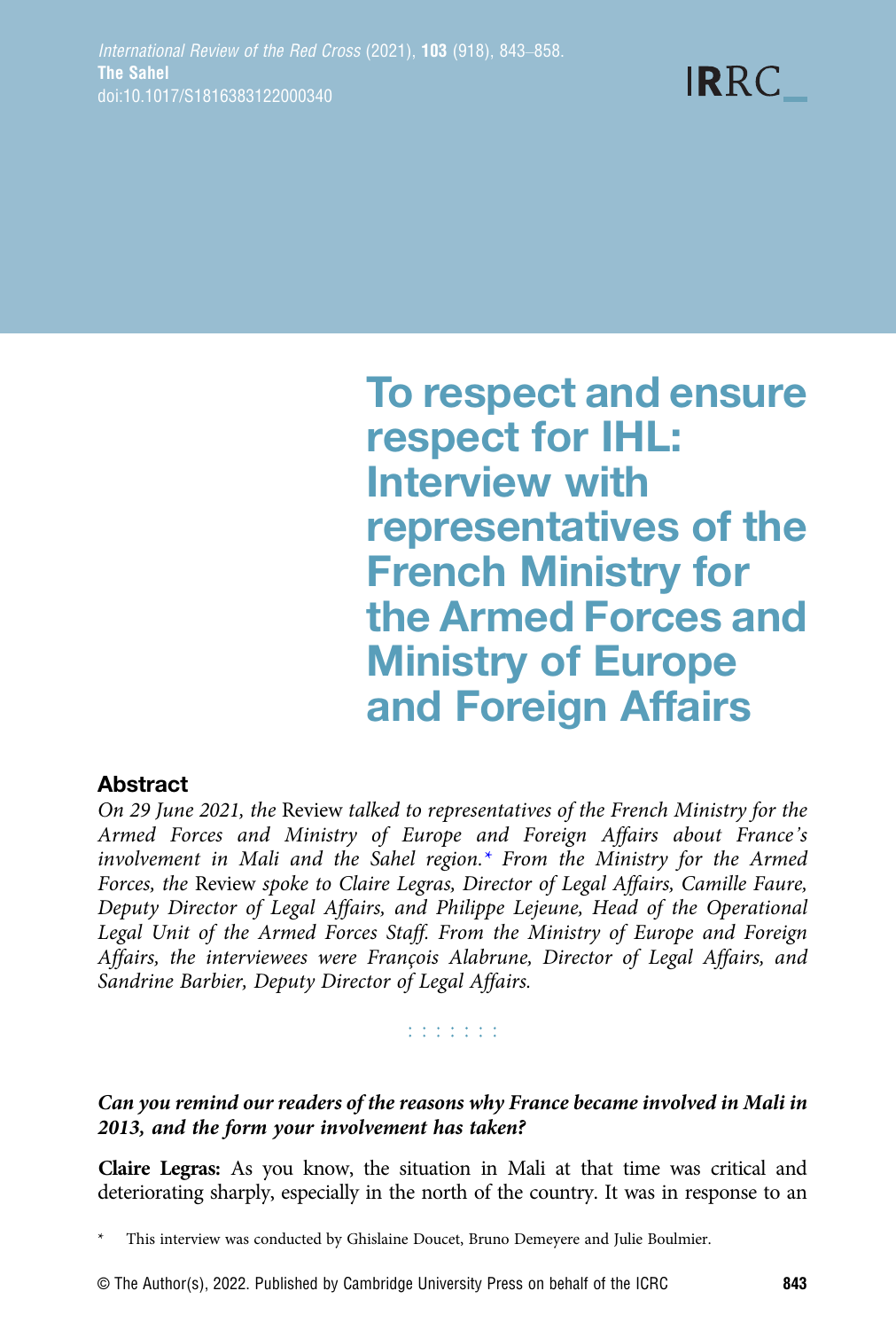express request from the president of Mali that the president of France decided, in January 2013, to intervene in Mali. This decision led to the deployment of forces on the ground in just a few days. The mobilization of the French armed forces was therefore extremely rapid, and they were part of the operation that was baptized Operation Serval. This first operation mobilized up to 4,500 French soldiers. Operation Barkhane, which succeeded it as of 1 August 2014, mobilized even more troops.

From a legal point of view, the basis of these operations is quite clear and in fact it is both plural and complementary. In terms of jus ad bellum, these operations are based, first and foremost, on the request for assistance that was addressed to the president of France by the interim president of Mali, Dioncounda Traoré, which took the form of an exchange of letters between them. This exchange was then taken up by Mr Traoré's successor, President Ibrahim Boubacar Keïta. This is therefore a "classic" basis for military intervention, following a request from Mali to France to intervene on its territory. The legal basis for Operation Serval lies in the resolution adopted by the United Nations [UN] Security Council, under Chapter VII of the UN Charter – Resolution 2100 of 25 April 2013.<sup>1</sup> This resolution, which has since been extended each year, authorizes French forces to use "all necessary means", within its capacities and areas of deployment, to support MINUSMA2 if elements of that force are exposed to serious and imminent danger. I will not talk further about MINUSMA and the exceptional nature of this UN mission, in terms of the number of troops it has mobilized, the particularly dangerous nature of the mandate it has assumed, and the duration of its presence in Mali.

It should also be recalled that UN Security Council Resolution 2085 of 20 December 20123 had also reaffirmed more generally the need for all UN member States – including France – to support Mali in its efforts to restore peace and security, given the dangers to that State and more broadly to regional peace.

Operation Serval began in January 2013. It achieved conclusive results very quickly, in that it put a stop to the actions of armed groups, notably by recapturing the city of Timbuktu. The operation also made it possible to liberate all the towns in the Niger loop that were under the control of organized armed groups and to push them back into their refuge areas. This was indeed the mission of Operation Serval; it was not intended to eradicate these organized armed groups or completely end their activities. They therefore continued to thrive in a habitat and terrain that offered a foothold for their activities and an opportunity to carry them out. As time went on, it became clear that these groups were organizing rear bases in a certain number of neighbouring States, using cross-border logistics.

This prompted the general staff of the French Army – in close collaboration with its Malian counterpart – to reorganize and restructure its operations

<sup>1</sup> UNSC Res. 2100, 25 April 2013, available at: [https://daccess-ods.un.org/access.nsf/Get?OpenAgent&DS=](https://daccess-ods.un.org/access.nsf/Get?OpenAgent&DS=S/RES/2100(2013)&Lang=E) [S/RES/2100\(2013\)&Lang=E.](https://daccess-ods.un.org/access.nsf/Get?OpenAgent&DS=S/RES/2100(2013)&Lang=E)

<sup>2</sup> MINUSMA is the UN Multidimensional Integrated Stabilization Mission in Mali. For further information, see the MINUSMA website, available at: [https://minusma.unmissions.org.](https://minusma.unmissions.org)

<sup>3</sup> UNSC Res. 2085, 20 December 2012, available at: [https://daccess-ods.un.org/access.nsf/Get?](https://daccess-ods.un.org/access.nsf/Get?OpenAgent&DS=S/RES/2085(2012)&Lang=E) [OpenAgent&DS=S/RES/2085\(2012\)&Lang=E.](https://daccess-ods.un.org/access.nsf/Get?OpenAgent&DS=S/RES/2085(2012)&Lang=E)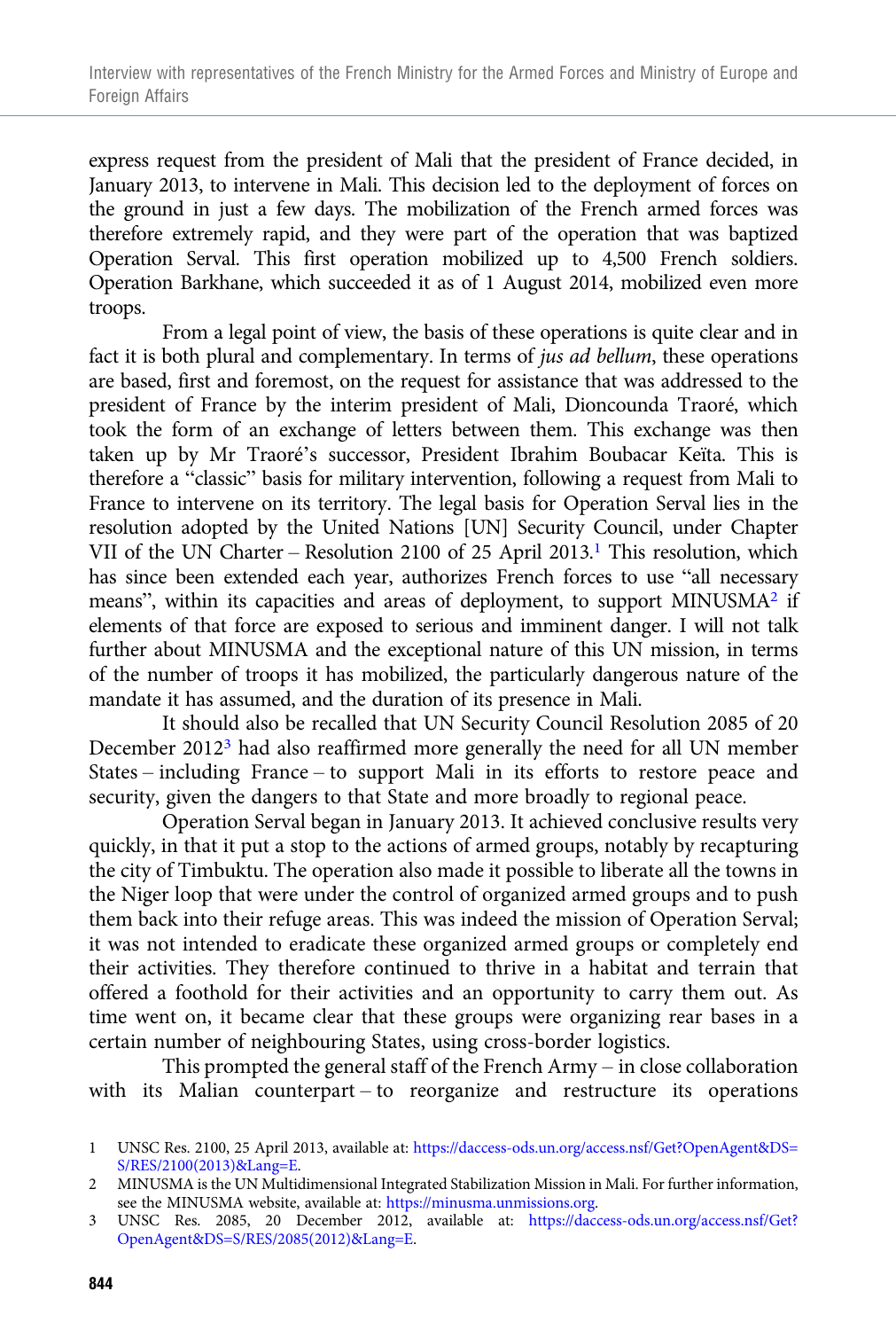throughout the Sahel-Sahara region. In early August 2014, a new operation named Operation Barkhane succeeded Operation Serval. This operation was structured differently and placed more emphasis on sharing resources between the coalition forces. In fact, this operation merged Operation Serval in Mali and the resources of Operation Épervier in Chad. It is important to point out that Operation Barkhane is taking place within the framework of the status of forces agreement [SOFA]4 that we concluded with the Malian authorities, which stipulates that a detachment of French soldiers will intervene in support of the forces of the Republic of Mali to restore peace and security on its territory. This operation immediately became part of a partnership with the main States of the Sahel-Sahara region: Burkina Faso, Chad, Mali, Mauritania and Niger.

The aim of Operation Barkhane was both to carry out autonomous operations within the framework authorized by the Malian authorities and, from the outset, to provide combat support to the Malian armed forces, while also providing broader support to the other forces engaged in Mali as part of a stabilization mission: MINUSMA, EUTM Mali<sup>5</sup> and the forces of other partner States fighting against organized armed groups that use terrorist methods. Then, starting in February 2014, France encouraged and supported the grouping of forces from five major partners in the Sahel-Sahara region within the G5 Sahel. The joint force was launched in February 2014 and reached full operational capability in late 2017. Such a process was quite unprecedented, and took time. France's objective is not to be alone on the front line, but to promote and support a coordinated, combined regional response by all the forces of these sovereign States and to help them meet the immense challenge they are facing.

Operation Barkhane has remained a combination of an autonomous operation and a support mission. On 11 June 2021, President Macron announced a major change to France's military posture in the Sahel. The final step in that process was to implement the president's announcement by conducting final planning exercises, in very close cooperation with the local partners of Operation Barkhane. This is both a change and a deepening of a certain number of what have been the operation's main features for a number of years: internationalization, action and cooperation, followed by Europeanization of the fight against organized armed groups in the Sahel that use terrorist methods. In reality, this is a variation, or a deepening, of the guidelines that were decided upon with the Sahelian partners about a year and a half ago at the Pau Summit.6

<sup>4</sup> Agreement between the Governments of France and Mali in the Form of an Exchange of Letters Defining the Status of the Serval Force, signed in Bamako on 7 March 2013 and in Koulouba on 8 March 2013 (Serval SOFA), available at: [www.legifrance.gouv.fr/jorf/id/JORFTEXT000027376103](https://www.legifrance.gouv.fr/jorf/id/JORFTEXT000027376103).

<sup>5</sup> EUTM Mali is the European Union Training Mission in Mali. See the EUTM Mali fact sheet, available at: [https://eutmmali.eu/wp-content/uploads/2022/01/20220113\\_Fact-Sheet-EUTM-sans-elections-22FEB\\_](https://eutmmali.eu/wp-content/uploads/2022/01/20220113_Fact-Sheet-EUTM-sans-elections-22FEB_ENG.pdf) [ENG.pdf](https://eutmmali.eu/wp-content/uploads/2022/01/20220113_Fact-Sheet-EUTM-sans-elections-22FEB_ENG.pdf) (earlier version available in French at: [https://eeas.europa.eu/archives/docs/csdp/missions](https://eeas.europa.eu/archives/docs/csdp/missions-and-operations/eutm-mali/pdf/factsheet_eutm_mali_fr.pdf)[and-operations/eutm-mali/pdf/factsheet\\_eutm\\_mali\\_fr.pdf\)](https://eeas.europa.eu/archives/docs/csdp/missions-and-operations/eutm-mali/pdf/factsheet_eutm_mali_fr.pdf).

<sup>6</sup> The Pau Summit took place in January 2020. See "G5 Sahel: Conférence de presse des Chefs d'État à l'issue du Sommet de Pau", Elysee.fr, 13 January 2020, available at: [www.elysee.fr/emmanuel-macron/2020/01/](https://www.elysee.fr/emmanuel-macron/2020/01/13/sommet-de-pau-declaration-conjointe-des-chefs-detat) [13/sommet-de-pau-declaration-conjointe-des-chefs-detat](https://www.elysee.fr/emmanuel-macron/2020/01/13/sommet-de-pau-declaration-conjointe-des-chefs-detat).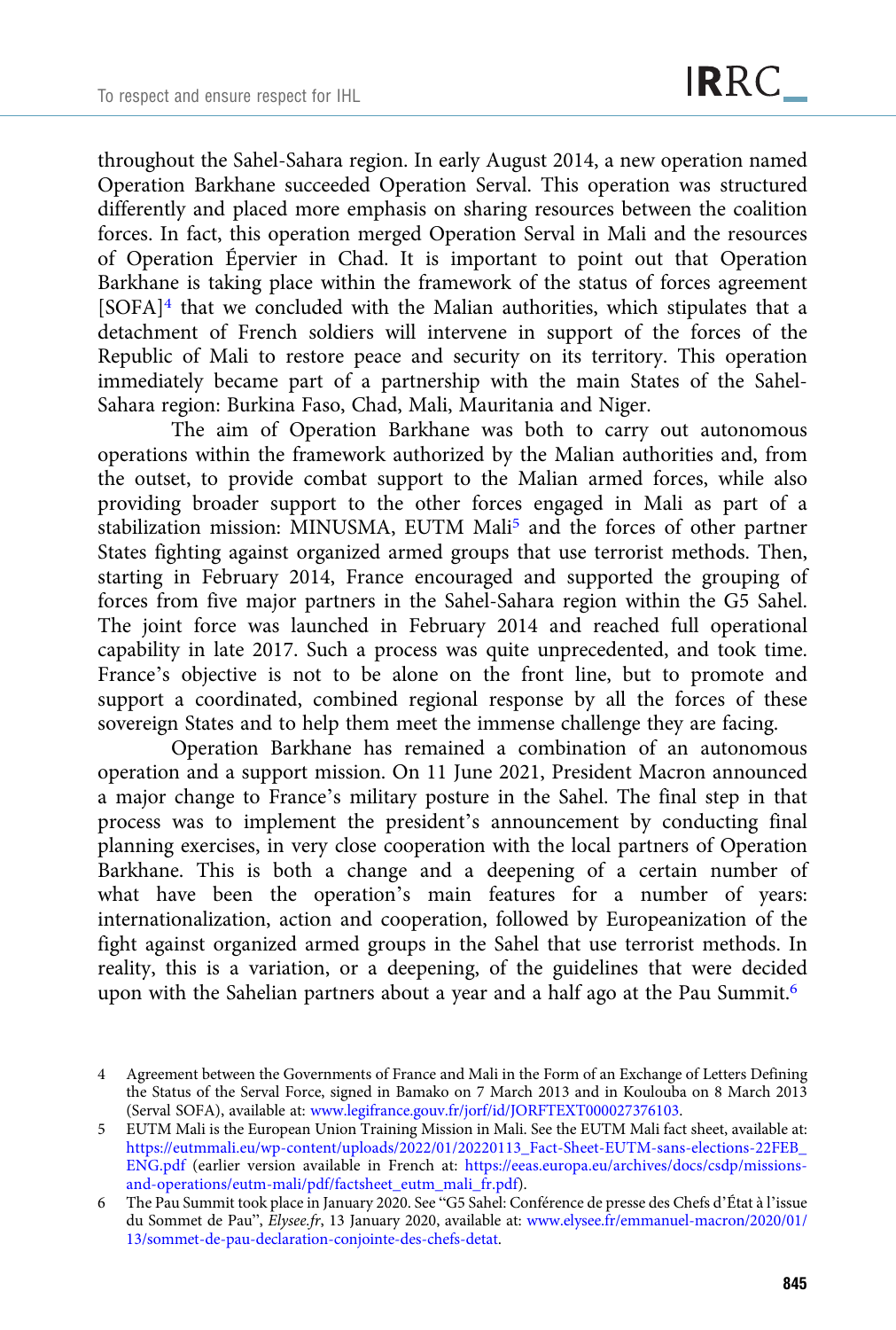### How is the partnership with the various national, regional and international armed forces organized? Will changes to the system have consequences, for example with regard to the monitoring of detainees?

Philippe Lejeune: France maintains close relations with its partner armed forces to ensure that they are adequately trained, resilient, effective and capable of carrying out the missions entrusted to them.

France's partnership with these armed forces has three major components: structural cooperation, which includes a network of personnel seconded to the armies of partner States; operational cooperation, which involves training partner armed forces; and combat support, which is more specifically the task of foreign armed forces. Before the French authorities decided to suspend cooperation between the Barkhane force and the Malian armed forces, following the second coup d'état in Mali in May 2021, most of France's operations in the Sahel took the form of a combat partnership, in which the French armed forces operated mainly alongside the armed forces of Mali and Niger.

In practice, this partnership consisted of seconding French personnel to strategic, operational and tactical headquarters. One example is the international humanitarian law [IHL] training that the Barkhane force's legal advisers provided to nearly 60 Malian soldiers stationed in Gao, as part of Operation Bourrasque, at the end of 2020. The main objective was to strengthen our partners' training in IHL and their monitoring of its operational implementation, to ensure that operations remained lawful, despite breaches of IHL by armed terrorist groups.

Claire Legras: Even if there are elements of continuity within the changes to the operational mechanism in relation to all that has already been stated since the Pau Summit, it is true that we are moving towards a different mechanism, with more cooperation, priority for combat support and increasing activation of the Takuba Task Force, for which a number of partners – and others who will join us over time – are sending equipment and personnel (mainly special forces detachments) to provide combat support under French military command for partner armed forces in the region.

These changes therefore form part of a continuum, and from a legal point of view, continuity obviously prevails. The legal basis for our intervention in these States remains the same. It is part of our response to a request for assistance, and President Macron is therefore currently engaged in discussions with representatives of the Malian State and with the president of Niger.

What also remains unchanged is the very act of intervening. We have numerous and regular exchanges with the International Committee of the Red Cross [ICRC] on this matter, because we are in a situation that qualifies as a non-international armed conflict. The legal framework for this new phase of the operation will be as before: IHL will apply, and France will abide by it and ensure respect for it. It should also be pointed out that the existence of rear bases for organized armed groups led France, in close discussion with all its partners, but also with the ICRC, to take the view that a non-international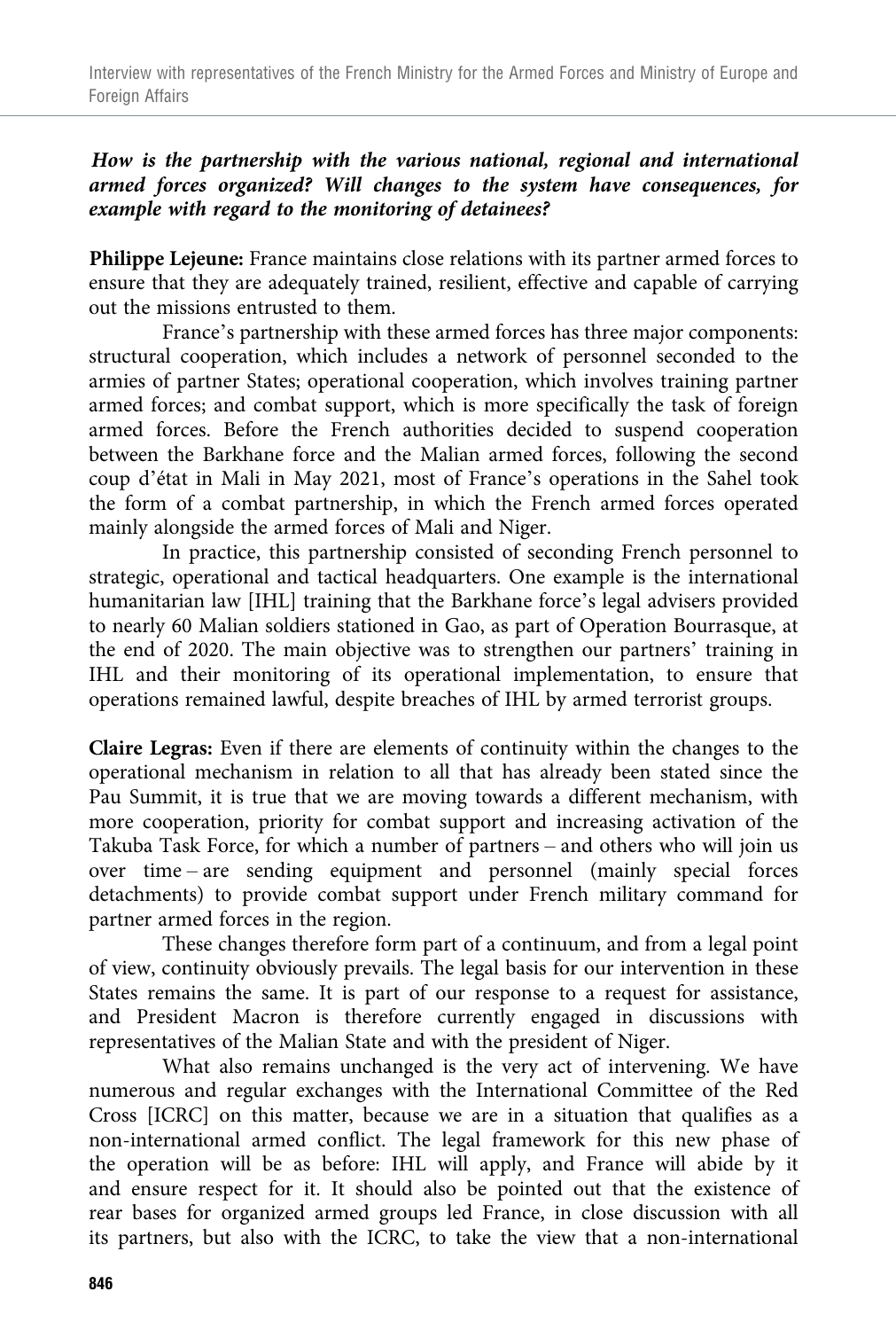armed conflict was in progress, and was being exported to Mali's neighbours. A number of factors prompted this conclusion. The armed groups that were operating in Mali were also active in neighbouring countries; there was an operational continuum, in that they were using these rear bases to participate in combat within Mali. We therefore considered that they should be fought within the framework of an exported non-international armed conflict, and that IHL should be applied to the entire operation, both in Mali and in neighbouring countries that were serving as zones of refuge. It is within this legal framework that the French military detachment is operating and will continue to operate.

Camille Faure: The president's words must be understood as referring to a fight against organized armed groups that use terrorist methods. IHL remains the legal cornerstone of France's operations. France and its partners in the Takuba Task Force are operating under IHL, as are all the international forces.<sup>7</sup>

Our commitments are also part of a continuum. The Serval SOFA remains applicable to Operation Barkhane. We have also concluded agreements with Niger and Burkina Faso that cover the right to capture and detain and which specify the framework for the handing over of detainees to the territorially competent authorities. These authorities may or may not agree to receive those persons, but under these agreements, which remain in force, they are obliged to apply both IHL and international human rights law to them. This allows us to operate in these theatres in accordance with our European and international commitments. From our point of view, as time goes by and as things change – Serval yesterday, Barkhane today, and another operation tomorrow – the monitoring of these people remains a legal imperative at the domestic, European and international levels.

## Can you tell us what practices and mechanisms have been put in place regarding capture, detention, transfer and non-refoulement?

Camille Faure: Under IHL, it is legal to detain people for compelling security reasons related to the conflict, if they represent a serious threat to the security of the force or the civilian population. We are basing ourselves on IHL and on the resolutions of the 32nd International Conference of the Red Cross and Red Crescent.8 This right to detain is also reaffirmed in agreements with

<sup>7</sup> The participation of operational partners under French command is based on two grounds. With regard to jus ad bellum, each partner in the operation was invited by the president of Mali to intervene on its territory in order to fight organized armed groups carrying out terrorist-type activities. With regard to jus in bello, the detachments of the operational partners integrated by France into the Takuba Task Force have the mission of conducting operations in Mali to support the Malian armed forces in their fight against organized armed groups carrying out terrorist activities in Africa. The status of the military detachment of each operational partner is identical. It is governed by Articles 1 to 11 of the Serval SOFA, above note 4, and extended to those partners that have expressly agreed to it.

<sup>8</sup> See 32nd International Conference of the Red Cross and Red Crescent, "Resolution 1: Strengthening International Humanitarian Law Protecting Persons Deprived of their Liberty Geneva", 8–10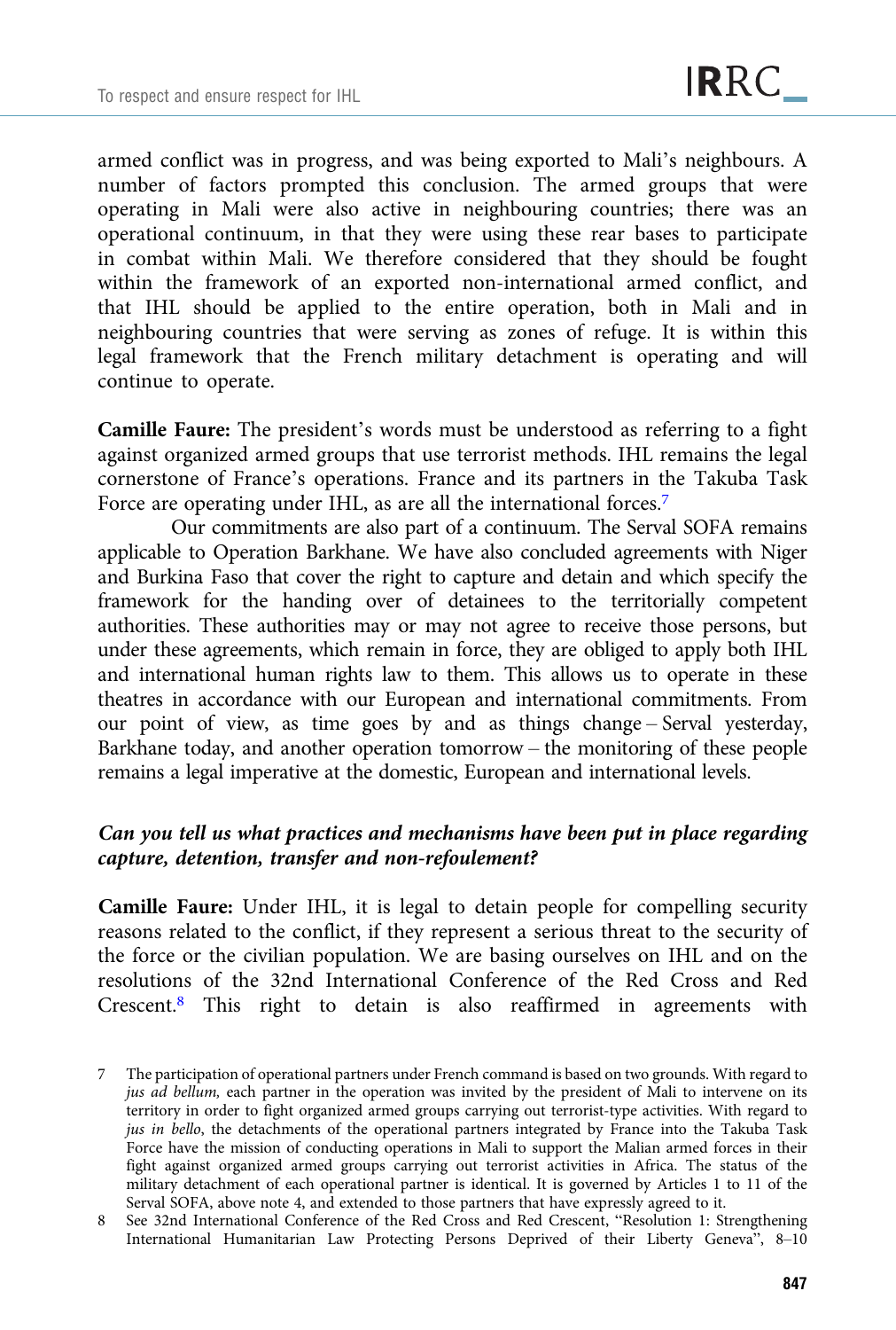governments – for example, Article 10 of the Serval SOFA – but it is also set out in agreements with other partners that are not public. In addition, we have robust procedures from capture to handover and follow-up, so that there is double monitoring – by the French force under its obligations, and by the ICRC as an neutral intermediary – and there is also follow-up on the host State's obligations.

Individuals benefit from two types of guarantee: material and procedural. Material guarantees mean that when a person is captured, she or he is treated as well as a member of the French forces, especially in terms of food and access to health care. In addition, we must take into account vulnerable persons, the right to worship, the protection of their physical well-being, etc. This is the first set of guarantees, about which we are particularly vigilant and which are reflected in the medical examination and information procedures and in the capture files that trace the treatment of captured persons from the first moment they are in the hands of the French forces.

As far as procedural guarantees are concerned, the length of time for which the forces can hold captured persons for imperative reasons of security is, of course, a key element. This must be reviewed at intervals. If detention needs to be extended to protect the force or the population, the level of decision is graded so that such a decision is not taken lightly and is monitored. This procedure is rigorous and controlled, and the aim is that the person be detained for as short a time as possible. Once a person no longer poses a threat, they are released. When there are grounds for handover  $-$  i.e., when it is considered that the person should be prosecuted by the competent local authorities – then, on the basis of the agreements that we have concluded with Burkina Faso, Mali and Niger, handover is subject to compliance by the territorially competent State with our constitutional obligations, as under the French Constitution, the death penalty is prohibited.<sup>9</sup> Furthermore, handover is subordinated to our conventional obligations, as we are a State party to the protocols of the European Convention on Human Rights [ECHR], on the prohibition of the death penalty,<sup>10</sup> and on the prohibition of inhuman and degrading treatment;<sup>11</sup> and, more generally, to our obligations under international human rights law, including the prohibition against exposing a person to any violation of their fundamental rights.<sup>12</sup> These guarantees are quite demanding and must be respected at all times. To ensure

December 2015, available at: [http://rcrcconference.org/wp-content/uploads/2015/04/32IC-AR-Persons](http://rcrcconference.org/wp-content/uploads/2015/04/32IC-AR-Persons-deprived-of-liberty_EN.pdf)[deprived-of-liberty\\_EN.pdf](http://rcrcconference.org/wp-content/uploads/2015/04/32IC-AR-Persons-deprived-of-liberty_EN.pdf).

- 9 French Constitution, 4 October 1958, Art. 66-1. Law No. 81-908 of 9 October 1981 abolishing the death penalty was incorporated into the French Constitution in 2007 by Constitutional Law No. 2007-239 of 23 February 2007.
- 10 See European Convention on Human Rights, 4 November 1950, Art. 2, available at: [www.echr.coe.int/](https://www.echr.coe.int/pages/home.aspx?p=basictexts&c=) [pages/home.aspx?p=basictexts&c=](https://www.echr.coe.int/pages/home.aspx?p=basictexts&c=).
- 11 Convention against Torture and Other Cruel, Inhuman or Degrading Treatment or Punishment, 10 December 1984 (entered into force 26 June 1987), available at: [www.ohchr.org/en/instruments](https://www.ohchr.org/en/instruments-mechanisms/instruments/convention-against-torture-and-other-cruel-inhuman-or-degrading)[mechanisms/instruments/convention-against-torture-and-other-cruel-inhuman-or-degrading](https://www.ohchr.org/en/instruments-mechanisms/instruments/convention-against-torture-and-other-cruel-inhuman-or-degrading).
- 12 See Claire Landais and Léa Bass, "Reconciling the Rules of International Humanitarian Law with the Rules of European Human Rights Law", International Review of the Red Cross, Vol. 97, No. 900, 2015, available at: [https://international-review.icrc.org/articles/reconciling-rules-international-humanitarian-law-rules](https://international-review.icrc.org/articles/reconciling-rules-international-humanitarian-law-rules-european-human-rights-law)[european-human-rights-law](https://international-review.icrc.org/articles/reconciling-rules-international-humanitarian-law-rules-european-human-rights-law).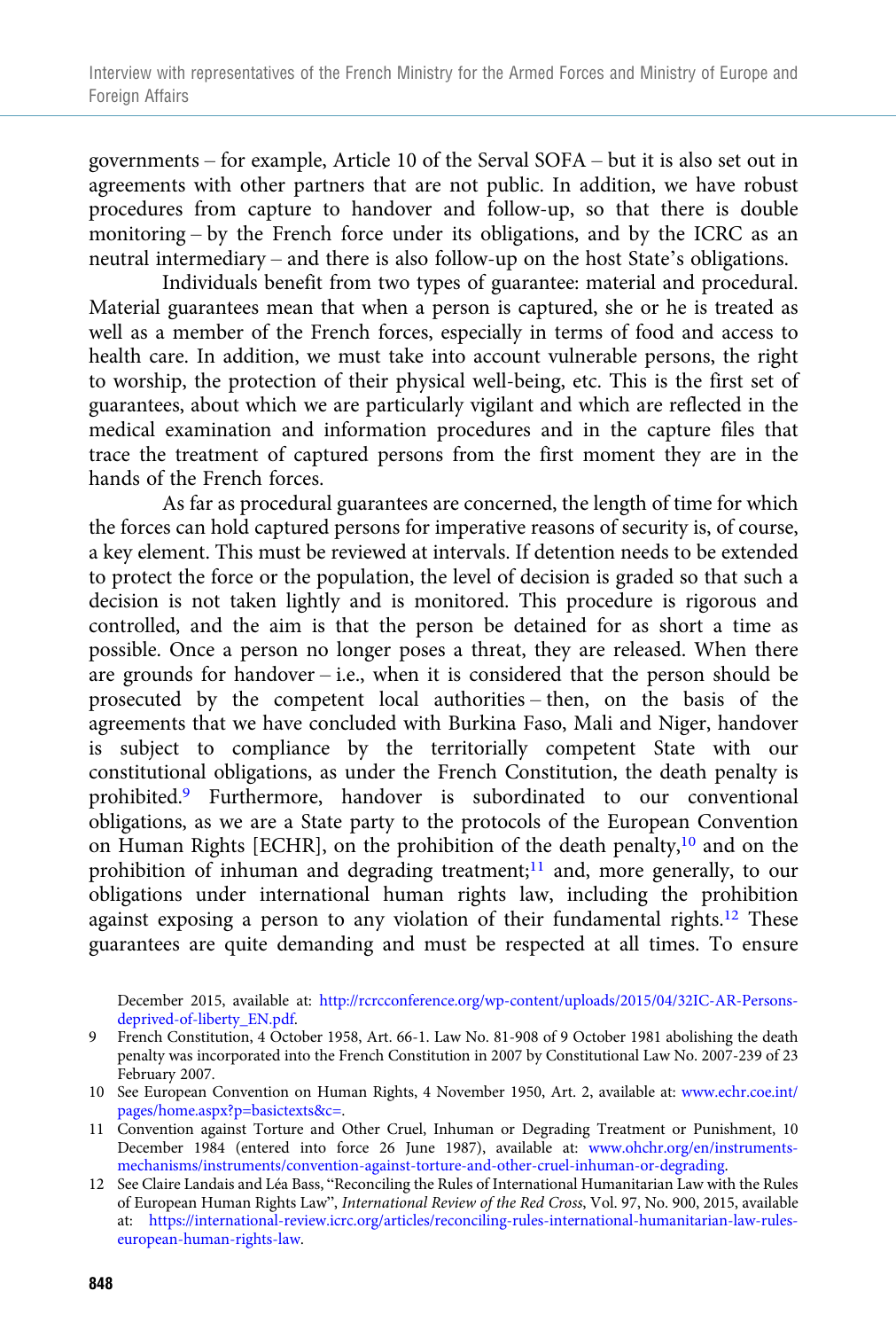that they are respected, there is a mechanism for regular visits to detainees by the operational legal adviser [LEGAD] of Operation Barkhane, accompanied by doctors. Furthermore, the ICRC has the unconditional right to make unannounced visits. The most important thing is to make the action sustainable, because from our point of view – although we have not found a clear answer in the jurisprudence of the ECHR – we are required to continue these visits until the person has completed his/her sentence, or has been definitively convicted.

## More broadly, how does France understand its obligations under Article 1 common to the Geneva Conventions?

François Alabrune and Sandrine Barbier: To respect is an obligation on oneself, an obligation that could be described as internal. A State, especially a State Party, must do everything possible to ensure that its own entities (armed forces, civil authorities, military authorities) and all persons under its control comply with the abovementioned obligations. "Respecting" IHL implies taking all necessary measures to ensure that France's actions are in conformity with its obligations.

In a non-international armed conflict, this obligation may have an effect on organized armed groups. The obligation to respect is an obligation of means and of results, implying that those responsible can be held legally liable. This is perhaps the least complicated obligation.

The obligation to "ensure respect for" is more complex because it is an obligation vis-à-vis others, an external obligation, and implies that third States which are not parties to a conflict are obliged to take steps to ensure that the parties to the conflict respect their obligations under IHL. This obligation is contained in the Geneva Conventions and in Additional Protocol I [AP I]. It also appears in the jurisprudence of the International Court of Justice [ICJ], in particular in the case of Nicaragua v. United States,<sup>13</sup> where the Court ruled that the United States had "the obligation to respect and ensure respect for these conventions" in all circumstances. The obligation to ensure respect can be seen as having two dimensions. On the one hand, there is a negative obligation to do nothing that might encourage or even facilitate breaches of IHL. On the other hand, there is a positive obligation to take appropriate measures to put an end to breaches of the Conventions and to bring a party to the conflict that is in breach of its obligations back into compliance.

In other words, it is a matter both of abstaining and of acting. Training is essential to ensure that parties to a conflict comply with their IHL obligations. We believe that IHL will only be respected when there is acculturation and improved knowledge and awareness of the fundamental nature of IHL, vis-à-vis others and oneself. Ultimately, it is a pact. This work of training and dissemination of IHL,

<sup>13</sup> ICJ, Military and Paramilitary Activities in and against Nicaragua (Nicaragua v. United States of America), Judgment, 27 June 1986, ICJ Reports 1986, available at: [www.icj-cij.org/en/case/70/judgments.](https://www.icj-cij.org/en/case/70/judgments)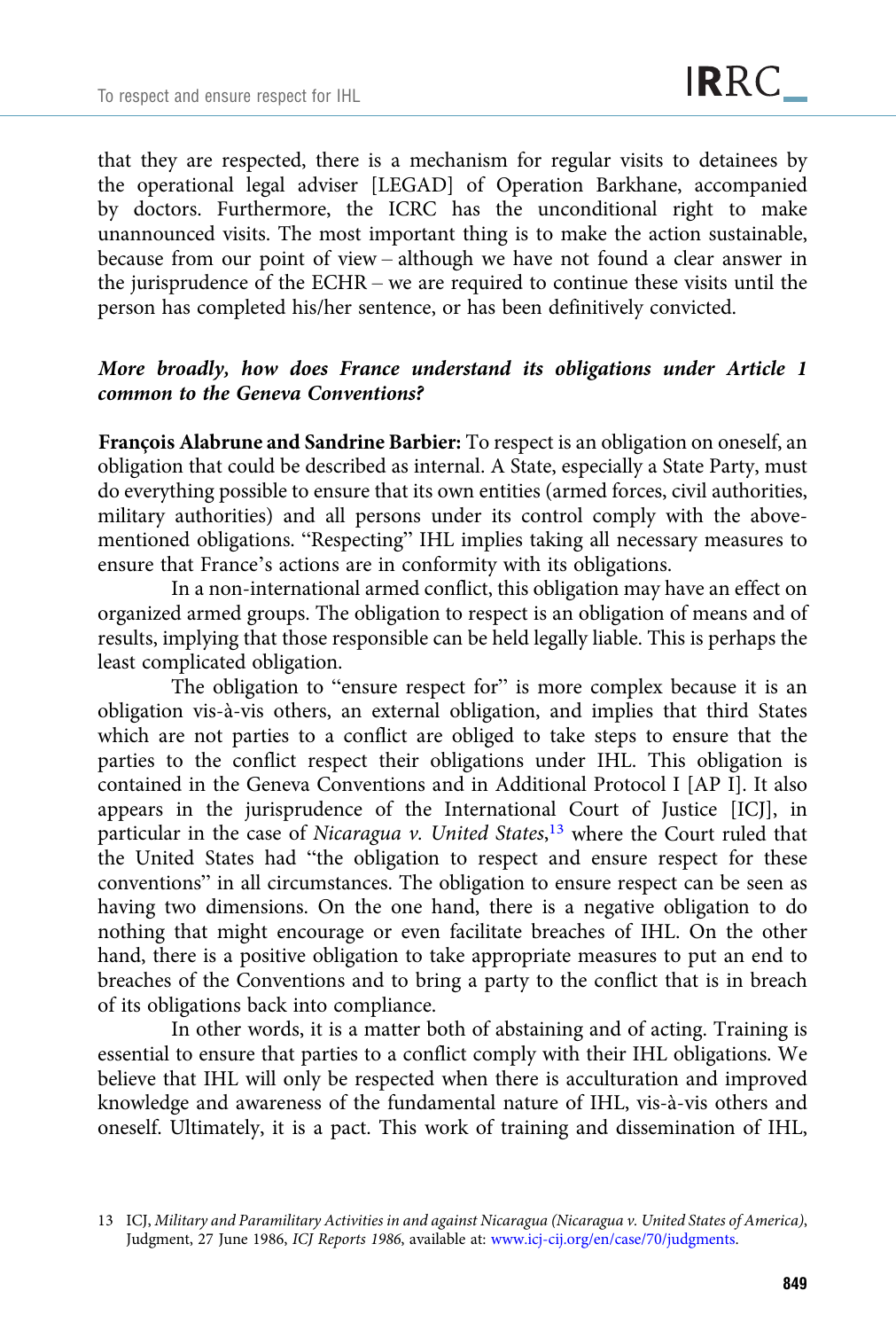in which France is particularly involved – especially in the  $G5 -$  is particularly important.

This leads to a question: is it an obligation of means or of result? Can someone who has an obligation to ensure respect be held responsible for someone else's failure to fulfil their obligations?

What is clear to us is that States which have this obligation to ensure respect have an obligation of diligence, the intensity of which depends on the influence they have. They must take all possible measures and use all lawful means at their disposal to try to ensure that other States comply with the rules of international law. It is interesting to note that the ICJ jurisprudence on genocide in Bosnia and Herzegovina v. Serbia and Montenegro<sup>14</sup> affirmed that the legal obligation to prevent genocide enshrined in Article 1 of the Genocide Convention was an obligation of due diligence. The Court added that due diligence can only be assessed in concreto – i.e., according to the circumstances. We believe that both the assessment and the scope of this reasoning are important.

Several means can be used to ensure respect for IHL: diplomatic pressure, legal assistance, coercive measures or measures involving international cooperation.

Everything we do to encourage third States or third parties to the conflict to respect their obligations is ultimately part of prevention.

## How have the French armed forces operationalized the obligation contained in common Article 1 and in AP I to "respect and ensure respect for" IHL?

Claire Legras: Our position remains the same on this point. Over the years, we have had in-depth discussions on this obligation, which is a major one for a State like France. We fully agree with this interpretation of Article 1; it is an obligation of means and not an obligation of result.

In addition, in our discussions with the ICRC, we have emphasized the need to meet this obligation under the real-life conditions that apply in theatres of operation. To say this is not to minimize our responsibility – it is simply a matter of facing the conditions in which we operate. The situation is not the same in every theatre. As we are providing support, the Malian theatre gives us the opportunity – first through Operation Serval, then through Operation Barkhane, and tomorrow within the new Takuba Task Force – to exercise not a form of control, but a form of awareness-raising that can go a long way, because it involves concrete activities such as delivering operational briefings or producing rules of engagement for such operations. All military commanders agree that the most important thing on the ground is the example set by partner forces. When you operate under the gaze of these forces and you see how they behave, that is probably the best way to ensure respect for common Article 1.

<sup>14</sup> ICJ, Application of the Convention on the Prevention and Punishment of the Crime of Genocide (Bosnia and Herzegovina v. Serbia and Montenegro), Judgment, 26 February 2007, ICJ Reports 2007, available at: [www.](https://www.icj-cij.org/public/files/case-related/91/091-20070226-JUD-01-00-EN.pdf) [icj-cij.org/public/files/case-related/91/091-20070226-JUD-01-00-EN.pdf](https://www.icj-cij.org/public/files/case-related/91/091-20070226-JUD-01-00-EN.pdf).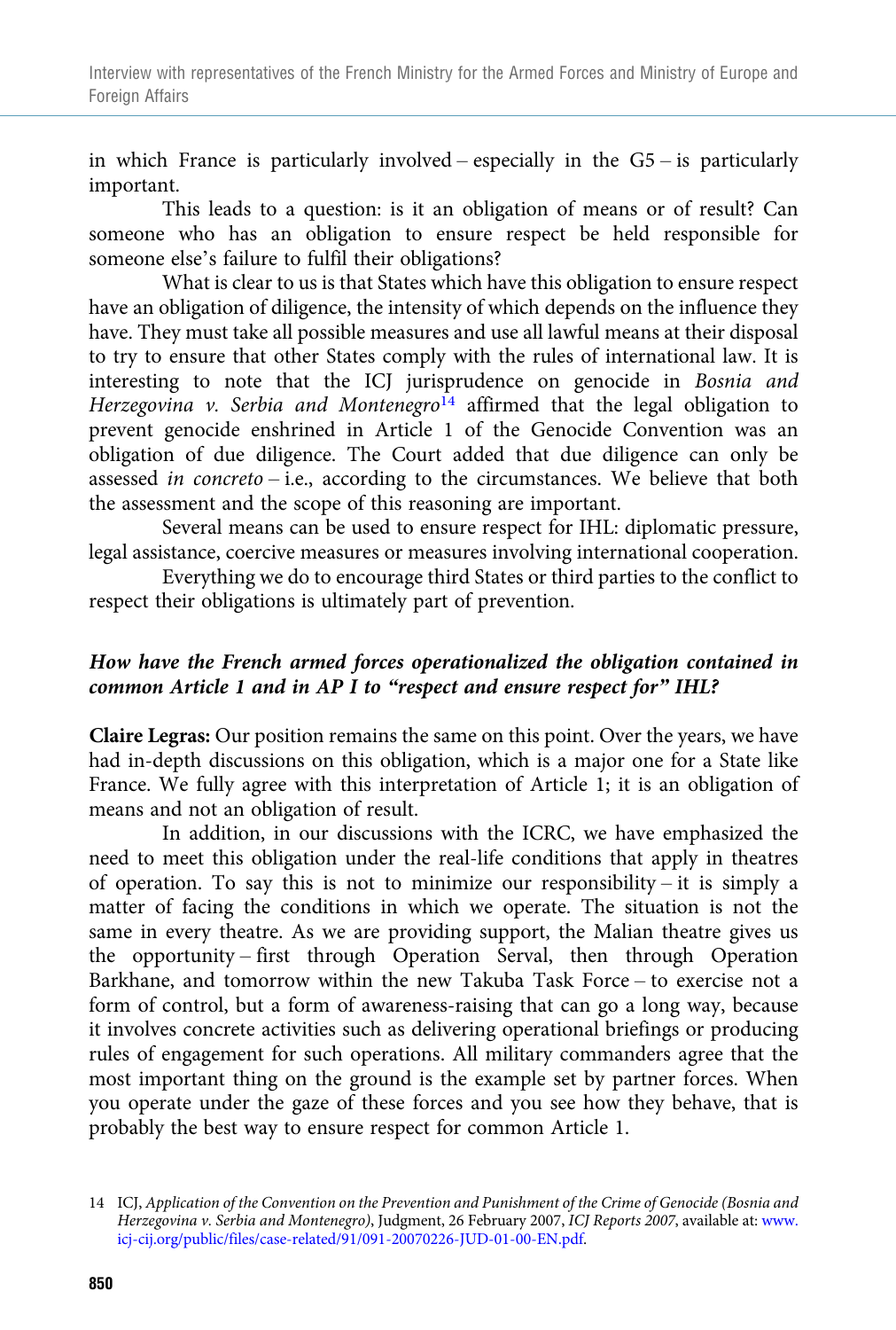On the ground, in an operation like Barkhane – in other words, when we have a large number of men on the ground – this involves a series of very concrete actions. Moreover, in a theatre like Mali, complementary activities are undertaken at all levels. If an act is considered to be inconsistent with our vision of the application of IHL, we always intervene. Our representations, even if they are not made public, are made at the level of the military commander or force commander. The minister of the armed forces and all French ministers, in all the bilateral contacts they have with the authorities in the region, make respect for IHL one of the first topics of their discussions.

The situation is quite different in a theatre like the Middle East, where we have no men on the ground. That is not the same thing at all. We bear a very intense responsibility and experience it as such. This is something I have heard from several military commanders; we must not delude ourselves that in other theatres, where we are not on the ground, we could supervise our partners, when we are simply doing upstream training. This does not mean that we cannot do anything at all, but what we do is limited by the reality of the different theatres.

### What has France been doing in the Sahel to encourage and ensure respect for IHL by partner armed forces, both State and non-State?

Philippe Lejeune: The French authorities are aware that under common Article 1,<sup>15</sup> France is required, to the extent of its means and capabilities, to exert influence on its Sahelian partners to ensure that the provisions of the Geneva Conventions and their Additional Protocols<sup>16</sup> are complied with. Since the beginning of Operation Serval in 2013, France has had occasion to remind the Malian side, in particular, of its obligations and commitments, through diplomatic notes and other actions. For instance, the force commander has expressed this concern in his discussions with his counterparts and with the political authorities of the Sahelian States.

Article 10 of the Serval SOFA17 is also an example of the implementation of common Article 1 through the guarantees that France obtained from the Malian authorities concerning the detention of persons handed over to them by the Operation Barkhane force.

In recent months, France has committed itself – together with the European Union – to developing the training of Malian provost units and to systematizing their integration into the Malian armed forces with a view to improving compliance with the law on the conduct of hostilities. At a more tactical level, the French armed forces are also participating in the dissemination of IHL. In the Sahel, for instance, where French forces are stationed with allied troops, IHL training is conducted as needed. In the event of joint deployment with the Barkhane force, the tactical command of the partner armed forces is

<sup>15</sup> Common Article 1 is available at: <https://tinyurl.com/2p94kvsu>.

<sup>16</sup> Additional Protocols I and II are available at: <https://ihl-databases.icrc.org/ihl/INTRO/470> and [https://ihl](https://ihl-databases.icrc.org/applic/ihl/ihl.nsf/INTRO/475)[databases.icrc.org/applic/ihl/ihl.nsf/INTRO/475](https://ihl-databases.icrc.org/applic/ihl/ihl.nsf/INTRO/475).

<sup>17</sup> Serval SOFA, above note 4, Art. 10.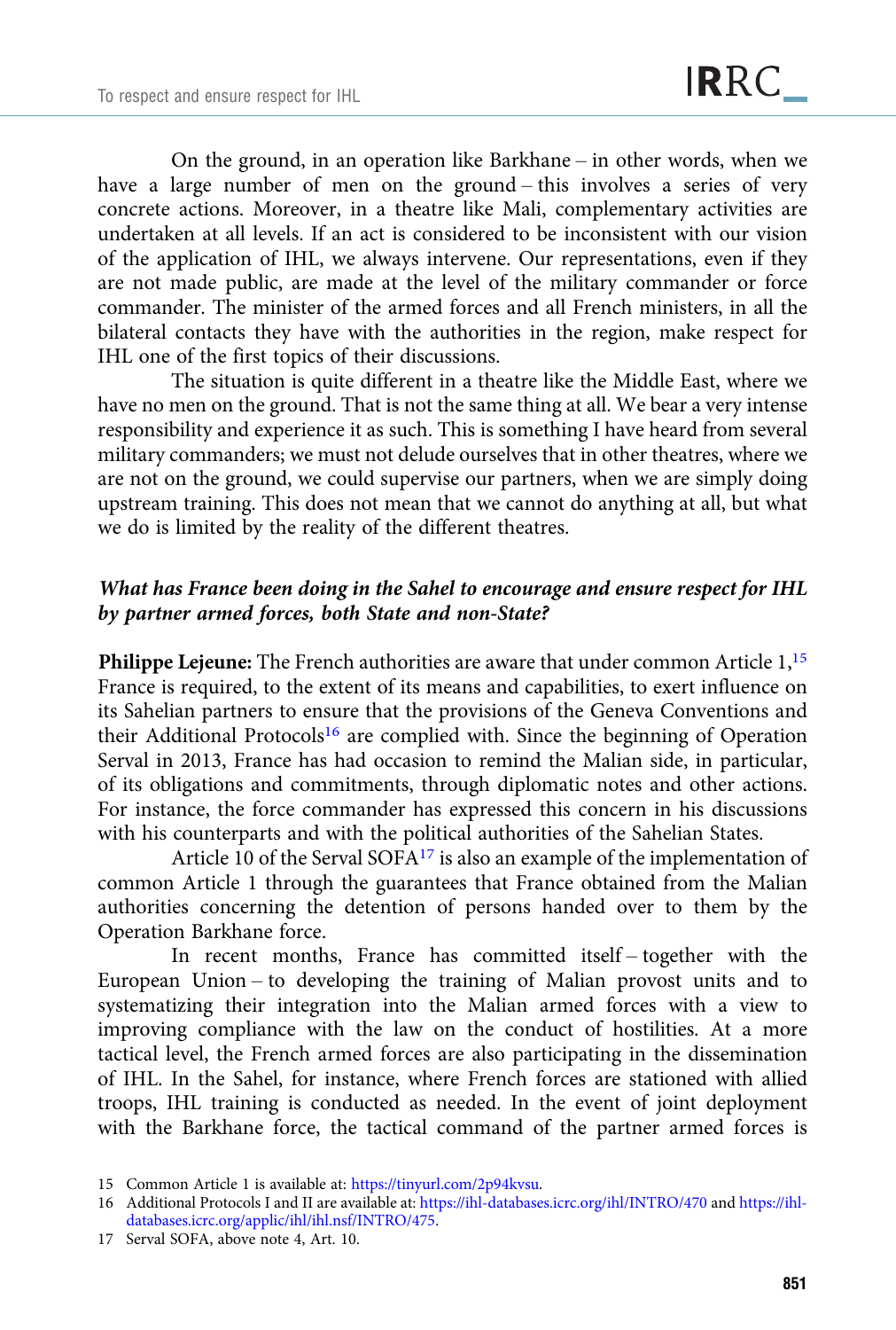always briefed in order to prevent the commission of abuses. Our impression is that the commanders of the partner armed forces are very sensitive to these issues, which affect the reputation of their armed forces and more broadly of their State. Today, the focus is on training the armed forces of the G5 Sahel joint force. A French LEGAD is assisting the force's legal adviser, particularly in drafting operational procedures and developing a soldiers' manual.

In 2018, legal advisers to Operation Barkhane provided IHL training to members of the Movement for the Salvation of Azawad and the Tuareg selfdefence group Imghad and its allies. These groups, which are recognized by the Malian government, cooperate with the State and have undertaken to comply with IHL. Our legal advisers have also developed a combatants' booklet, which has been translated into eight languages and distributed to the organized armed groups that the French armed forces may encounter during their operations. This booklet contains very simple explanations and illustrations together with some very basic rules, with the aim of promoting compliance with IHL.

Claire Legras: The action of the LEGADs on joint deployments, plus the people we second to the G5 Sahel command, mean that the French army is making a real longterm investment, in order to conduct these training courses as close to the field as possible. We are also promoters, partners and supporters of many other activities, some of which are carried out jointly with the  $ICRC<sup>18</sup>$  including the training courses at the San Remo Institute,<sup>19</sup> which are financed by the European Union, Switzerland and the Office of the UN High Commissioner for Refugees. The last session was held in Bamako, at the beginning of December 2021.

These initiatives are consolidated because they are long-term. Their durability is quite reassuring.

#### Did this training cover topics such as sexual violence?

Camille Faure: Sexual violence has been the subject of training for our own soldiers and for our partners. It is a question of setting an example, and it also shows the ability of the French forces to adapt to a new issue that was not necessarily on our radar before.

Claire Legras: A number of activities are also being carried out by nongovernmental organizations [NGOs], notably CIVIC,<sup>20</sup> which the ICRC knows well. Those NGOs pay particular attention to the issues of sexual violence and

<sup>18</sup> See, for example, IHL in Action, "Mali, IHL Training for Organised Armed Groups and Malian Armed Forces", available at: [https://ihl-in-action.icrc.org/case-study/mali-ihl-training-organised-armed-groups](https://ihl-in-action.icrc.org/case-study/mali-ihl-training-organised-armed-groups-and-malian-armed-forces)[and-malian-armed-forces.](https://ihl-in-action.icrc.org/case-study/mali-ihl-training-organised-armed-groups-and-malian-armed-forces)

<sup>19</sup> See, for example, International Institute of Humanitarian Law, "175th International Military Course on LOAC (French)", 23 May 2018, available at: [https://iihl.org/event/cours-militaire-international-sur-le](https://iihl.org/event/cours-militaire-international-sur-le-dih/)[dih/.](https://iihl.org/event/cours-militaire-international-sur-le-dih/)

<sup>20</sup> CIVIC is the Center for Civilians in Conflict. For further information, see the CIVIC website, available at: <https://civiliansinconflict.org>.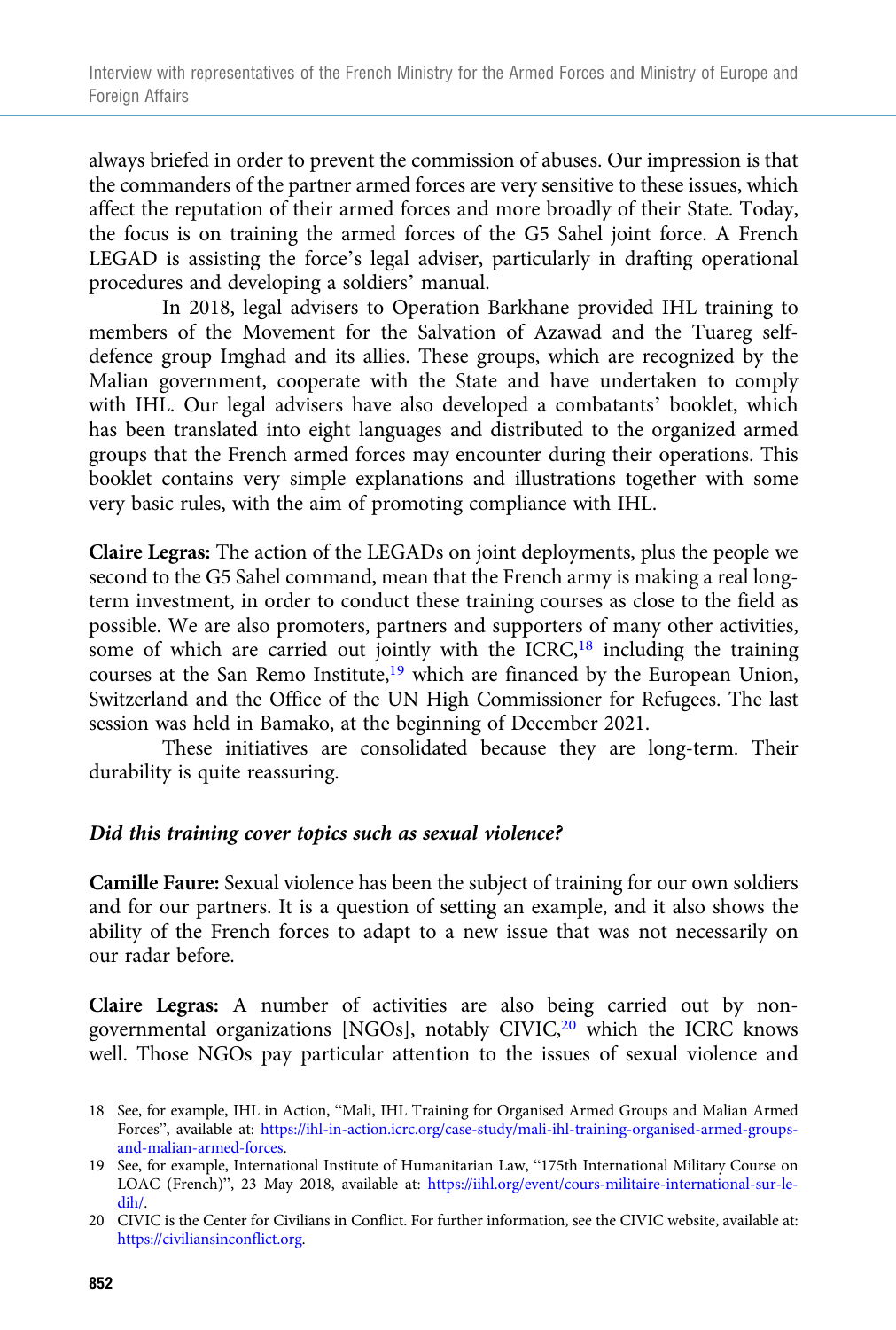gender issues. Partner forces – especially  $INTM -$  are undertaking other activities.<sup>21</sup> This makes up a rich bouquet of actors and I believe that this is commensurate with the stakes involved. While France sees this dissemination of law by means of theoretical and practical tools as a real mission, it cannot carry out that mission alone, because we are talking about a vast territory the size of Europe, where these questions are major issues. What is important is that this joint action be sustained over time.

#### Have you conducted any specific awareness-raising regarding the protection of cultural property in armed conflict?

Philippe Lejeune: The protection of cultural property is a subject that cannot be ignored when running general IHL training courses, just like the protection of the civilian population.

Camille Faure: The protection of cultural property has always been an integral part of the French forces' operations. We have simply formalized it further following France's ratification of the Second Protocol to the Hague Convention for the Protection of Cultural Property.<sup>22</sup> We needed a mapping of the sites and have been working with the UN Educational, Scientific and Cultural Organization [UNESCO] to ensure that the LEGAD has a precise and detailed overview of sites that are protected as world heritage. Over time, work in this area has become more formalized and precise. The army drafted a manual, in conjunction with the Directorate of Legal Affairs, and this was then taken up and distributed by UNESCO.<sup>23</sup> So this is not a new issue, but our approach to the subject has been enhanced by the availability of a more detailed catalogue of the sites to be protected. There is also the "no strike list". These are lists of sites that must not be subjected to strikes, in accordance with the provisions of the Hague Conventions and Additional Protocol II (AP II).24

Sandrine Barbier: The Geneva Conventions stipulate that cultural property must be protected, and this has always been a concern. But following the decision to ratify the Second Protocol of the Hague Convention, this protection has been improved.

<sup>21</sup> For further information, see the INTM Group website, available at: [https://intm.com/en/about-us/.](https://intm.com/en/about-us/)

<sup>22</sup> See Second Protocol to the Hague Convention of 1954 for the Protection of Cultural Property in the Event of Armed Conflict, 26 March 1999 (entered into force 9 March 2004), available at: [https://ihl-databases.](https://ihl-databases.icrc.org/applic/ihl/ihl.nsf/INTRO/590) [icrc.org/applic/ihl/ihl.nsf/INTRO/590.](https://ihl-databases.icrc.org/applic/ihl/ihl.nsf/INTRO/590)

<sup>23</sup> See: Roger O'Keefe et al., Protection of Cultural Property: Military Manual, UNESCO, Paris, 2016, available at: <https://unesdoc.unesco.org/ark:/48223/pf0000246633>. Secretariat of the 1954 Hague Convention and Its Two (1954 and 1999) Protocols, List of Cultural Property under Enhanced Protection, available at: [www.unesco.org/culture/1954convention/pdf/Enhanced-Protection-List-2017\\_](http://www.unesco.org/culture/1954convention/pdf/Enhanced-Protection-List-2017_EN.pdf) [EN.pdf.](http://www.unesco.org/culture/1954convention/pdf/Enhanced-Protection-List-2017_EN.pdf)

<sup>24</sup> See AP II, Art. 16, available at: <https://tinyurl.com/39988jrh>.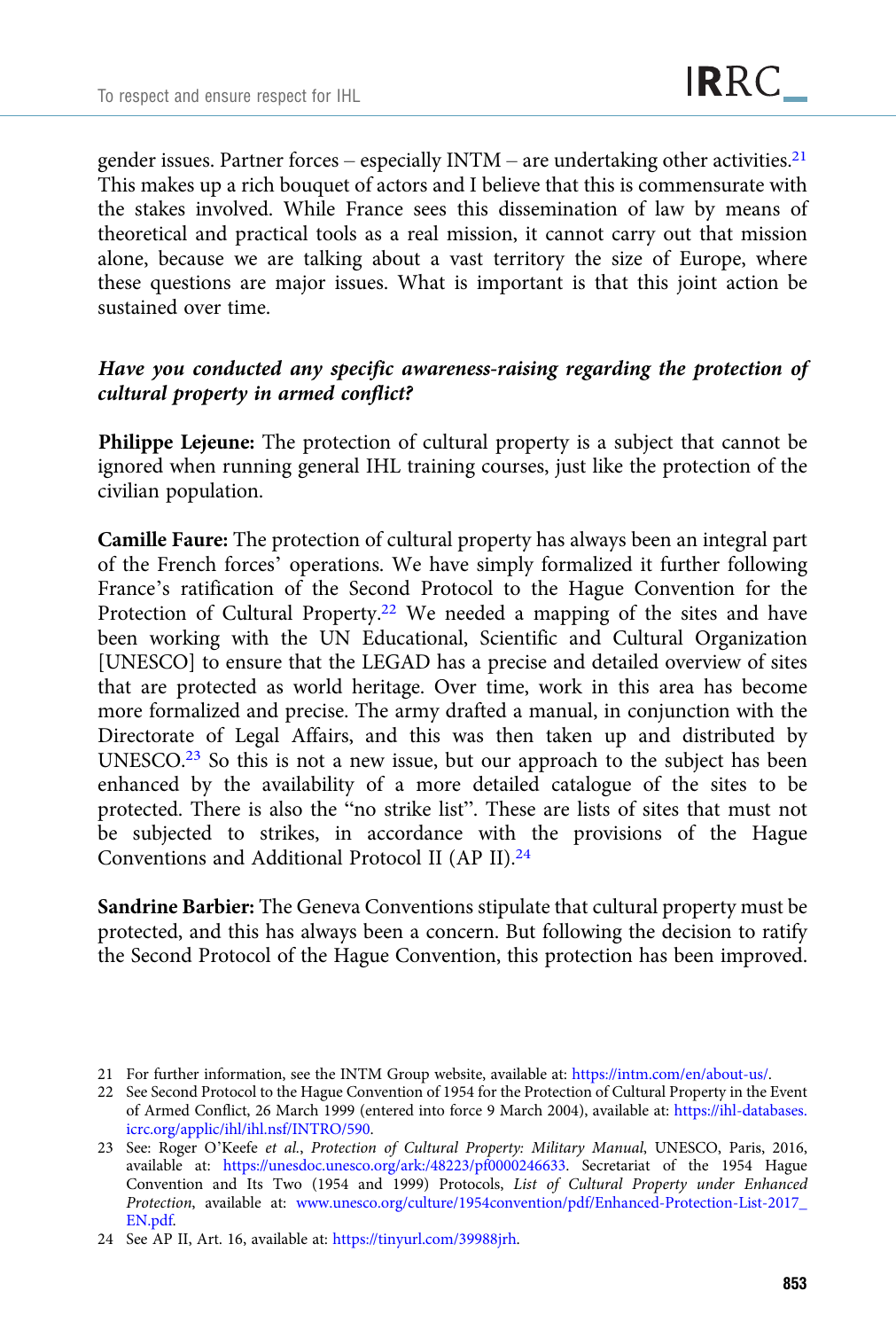# You spoke of "non-State armed groups that use terrorist methods". What is your position on the tendency to designate certain armed groups as "terrorists"?

Claire Legras: There is no ambiguity on that. We must distinguish between communication and a certain number of simplifications on the one hand, and on the other hand, the vision – which is very clear – that both the minister of the armed forces and the French armed forces have of the framework in which their actions take place. The entire operational chain of the Ministry of the Armed Forces is part of a framework that it masters and applies. These armed forces are intervening in a situation of armed conflict and are confronting structured armed groups with a high degree of organization and military objectives. We are very careful how we interpret the concept of "direct participation in hostilities". This is not only the framework of thought of the French armed forces, but also the framework of their action. Terrorism is a method of action. Our intervention in Mali is not intended to make us the auxiliaries of criminal investigators who go after terrorists with a view to prosecuting them.

Camille Faure: To complete the picture: this also makes it possible to territorialize the armed conflict. This is not a war without borders, simply because non-State armed groups are resorting to terrorist modes of action. Rather, it is a noninternational armed conflict, identified as such after a detailed legal assessment of hostilities with non-State armed groups, within a given country, or several countries in the case of an exported armed conflict – a categorization that presupposes the agreement of the territorially competent State to the use of force by a foreign army such as that of France, and an operational continuum of hostilities within borders. This is fundamental.

Claire Legras: As far as the non-international armed conflict against the so-called Islamic State group in the region is concerned, I think our logic of exported noninternational armed conflict is even more rigorous in terms of territorialization of action, which is also very important.

## France is very committed to the fight against impunity. When you see breaches of IHL, within your forces or those of your partners – State or non-State – what happens? Are there specific mechanisms in place?

Philippe Lejeune: As far as the French armed forces are concerned, there are mechanisms for holding military personnel individually responsible, at both the disciplinary and criminal levels. Conduct constituting a war crime is also a crime under French criminal law.25 French criminal law gives French courts jurisdiction to deal with such offences, whether committed in France or elsewhere.

<sup>25</sup> See France, Code Pénal, Livre IV bis, "Des crimes et des délits de guerre", Chap. I, "Des différents crimes et délits de guerre (Articles 461-1 à 461-31)", available at: [https://tinyurl.com/ywa8wh9t.](https://tinyurl.com/ywa8wh9t)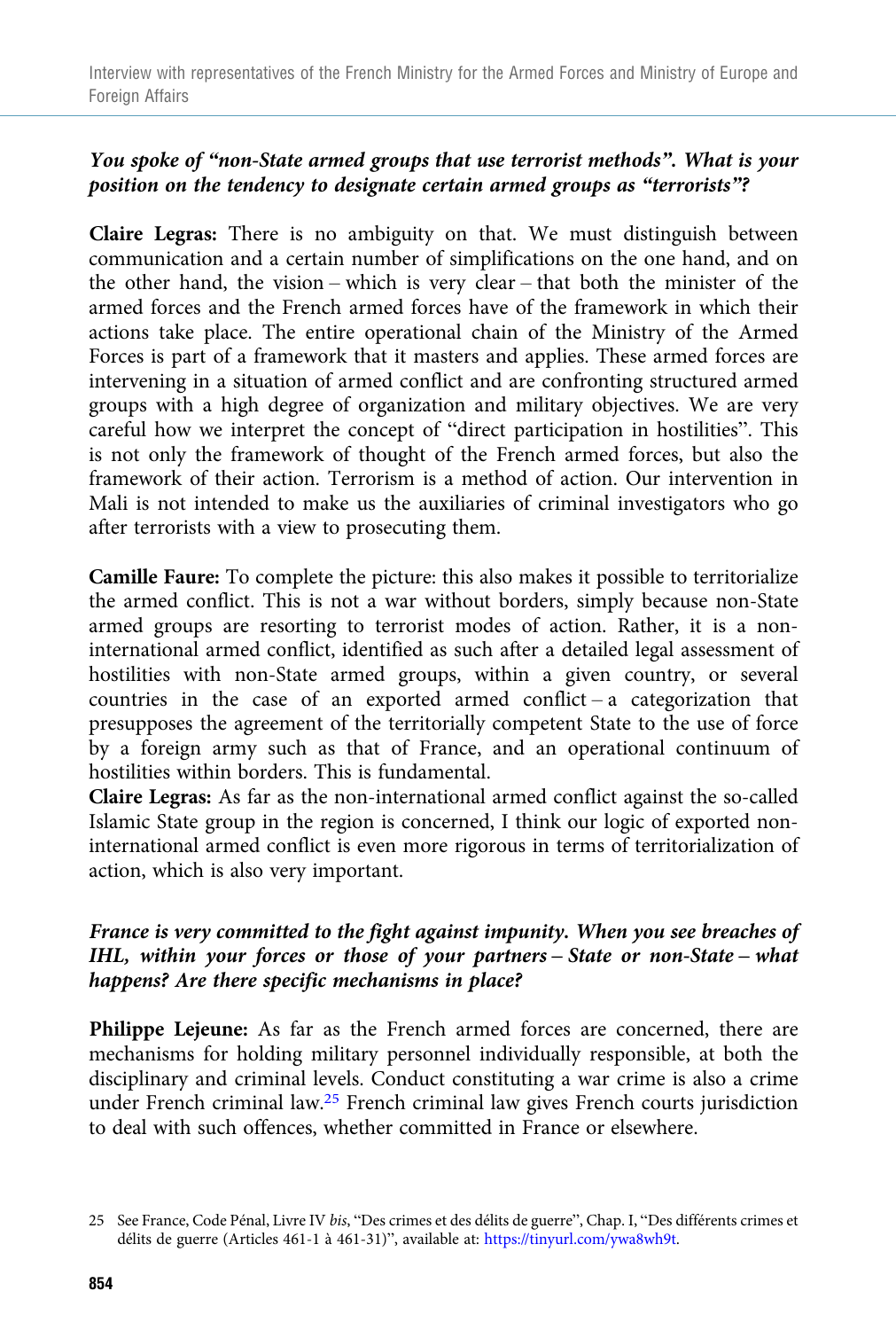The French Code of Military Justice<sup>26</sup> also sets out a specific criminal liability regime for members of the French armed forces. Under this system, any member of the French army or person under the authority of the French army who commits an offence of any kind outside France is subject to the ordinary courts specializing in military matters.27 This is also an important point to note, because it means that any member of the French armed forces who commits an offence of any kind while abroad is liable to prosecution.

In addition, in order to help establish the truth, Article 40 of the French Code of Criminal Procedure<sup>28</sup> requires any constituted authority, public officer or civil servant who acquires knowledge of a crime or misdemeanour in the performance of their duties to inform the public prosecutor without delay. Under this provision, the military authorities are required to report to the judicial authorities any offences of which they may become aware in the performance of their duties, in order to facilitate their prosecution.

Compliance with legal standards is very much a factor in the planning and conduct of operations. We have operational legal advisers at all levels of command, to ensure that the law applicable to operations is taken into account. When a military commander is vested with the authority to use force or coercion, the headquarters of the armed forces appoints an operational legal adviser to advise them on the application of IHL, in accordance with Article 82 of AP I.29

Finally, we have provost marshal detachments deployed to the chain of command at the operational level, in particular to record offences, gather evidence and search for perpetrators. The provost marshals act independently, under the direction of the judicial authorities. In parallel, commanders may initiate a command investigation, which is also independent and is conducted whenever there is credible information regarding a violation of IHL.

I believe that this comprehensive system allows for an effective response to any violation of either the norms of international law or the specific instructions and directives that commanders issue to military personnel.

<sup>26</sup> France, Code de Justice Militaire, last updated 1 January 2021, available at:: [www.legifrance.gouv.fr/codes/](https://www.legifrance.gouv.fr/codes/id/LEGITEXT000006071360/) [id/LEGITEXT000006071360/.](https://www.legifrance.gouv.fr/codes/id/LEGITEXT000006071360/)

<sup>27</sup> Ibid., Art. L 121-1: "Outside the territory of the Republic and subject to international commitments, the Paris courts specializing in military matters hear offences of any kind committed by members of the armed forces or persons attached to the army by virtue of an authorization" (Review's translation).

<sup>28</sup> See the French Code of Criminal Procedure, Article 40, which states: "If the public prosecutor considers that the facts brought to his attention in application of the provisions of Article 40 constitute an offence committed by a person whose identity and domicile are known and for whom no legal provision prevents the initiation of public action, he shall decide whether it is appropriate to: 1. Initiate proceedings. 2. Implement an alternative procedure to prosecution in application of the provisions of article 41-1, 41-1-2 or 41-2. 3. Close the case without further action if the particular circumstances related to the commission of the facts justify such action" (Review's translation).

<sup>29</sup> See Article 82 of Additional Protocol I, concerning legal advisers in the armed forces. See also Jean-Marie Henckaerts and Louise Doswald-Beck (eds), Customary International Humanitarian Law, Vol. 1: Rules, Cambridge University Press, Cambridge, 2005, Rule 141, available at: [https://ihl-databases.icrc.org/](https://ihl-databases.icrc.org/customary-ihl/eng/docindex/v1_rul_rule141) [customary-ihl/eng/docindex/v1\\_rul\\_rule141.](https://ihl-databases.icrc.org/customary-ihl/eng/docindex/v1_rul_rule141)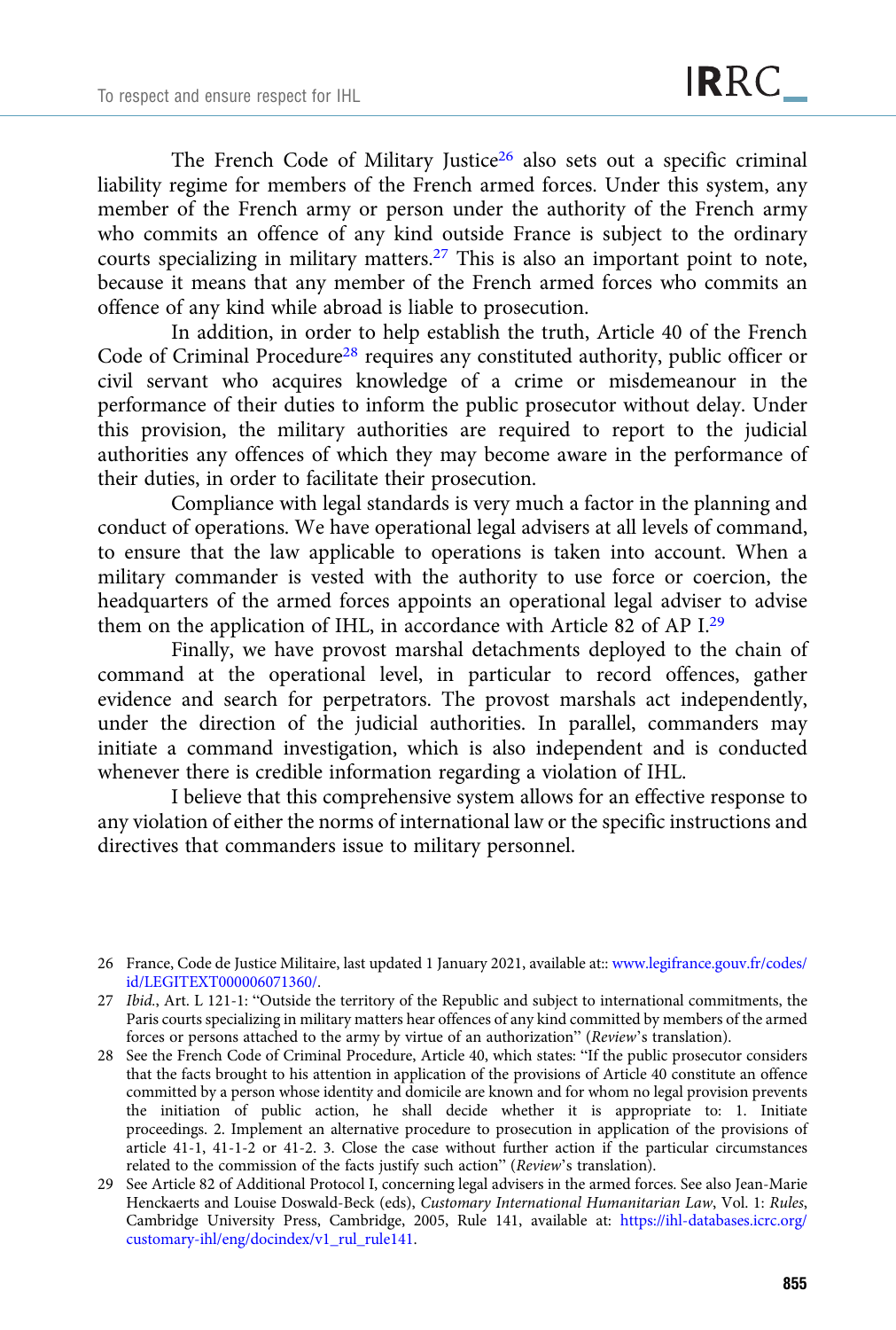Camille Faure: To complete the picture, the SOFAs that govern the status of military personnel in these operations generally provide for the status of "experts on mission" in accordance with the 1946 UN Convention on the Privileges and Immunities of the Specialized Agencies,<sup>30</sup> ensuring that they enjoy immunity from prosecution. However, they are not exempt from the jurisdiction of the French judicial authorities. What this arrangement means is that they can only be prosecuted by the French authorities.

Our response to violations of IHL by our partners is very discreet, by definition. The commander of the French force will speak to his counterparts, requesting that these actions cease. Such incidents may also be the subject of local diplomatic representations, or exchanges between ministers, to emphasize that such violations are unacceptable and must cease immediately, and that the perpetrators must be prosecuted. In other words, our reactions to violations take more than one form. The French forces have very clear instructions to report any abuses or violations, and to react themselves. Such behaviour may result in our terminating cooperation, for instance.

Philippe Lejeune: When joint military operations take place that involve the French armed forces and partner armed forces, the French armed forces have precise instructions for responding to any abuses they may witness. If it discovers material evidence of abuses or corroborating testimony regarding the commission of abuses, the Barkhane force is also required to inform the local and national authorities of the State concerned and the UN human rights observers. Here again, it seems to me that the armed forces are taking a very active approach to ending breaches of IHL and ensuring that the perpetrators are punished.

# If violations are committed, whether by partner State forces or by allied non-State armed groups, could this lead to criminal liability for the French armed forces?

Camille Faure: In order to address this issue, we need to examine the authority of French forces over these forces. In reality, although these operations may well be planned jointly, no French commander ever has authority over these forces. There is therefore no chain of criminal responsibility such as exists in the relationship between a commander and a subordinate. This being so, it would be difficult to attach criminal responsibility under French law. I think that the main point, to quote General Bentégeat's words at the Directorate of Legal Affairs' 20th anniversary symposium, $31$  is that the French soldier's backpack contains many things, and one of those things is a set of legal armour. This means that he

<sup>30</sup> Convention on the Privileges and Immunities of the Specialized Agencies, 21 November 1947 (entered into force 2 December 1948), available at: [https://treaties.un.org/doc/Treaties/1946/12/19461214%2010-](https://treaties.un.org/doc/Treaties/1946/12/19461214%2010-17%20PM/Ch_III_1p.pdf) [17%20PM/Ch\\_III\\_1p.pdf.](https://treaties.un.org/doc/Treaties/1946/12/19461214%2010-17%20PM/Ch_III_1p.pdf)

<sup>31</sup> General Henri Bentégeat, former Chief of Staff of the French armed forces, "Droit et excellence de l'armée française", presentation given at "Le droit et les armées: Glaive, bouclier ou entrave", colloquium on the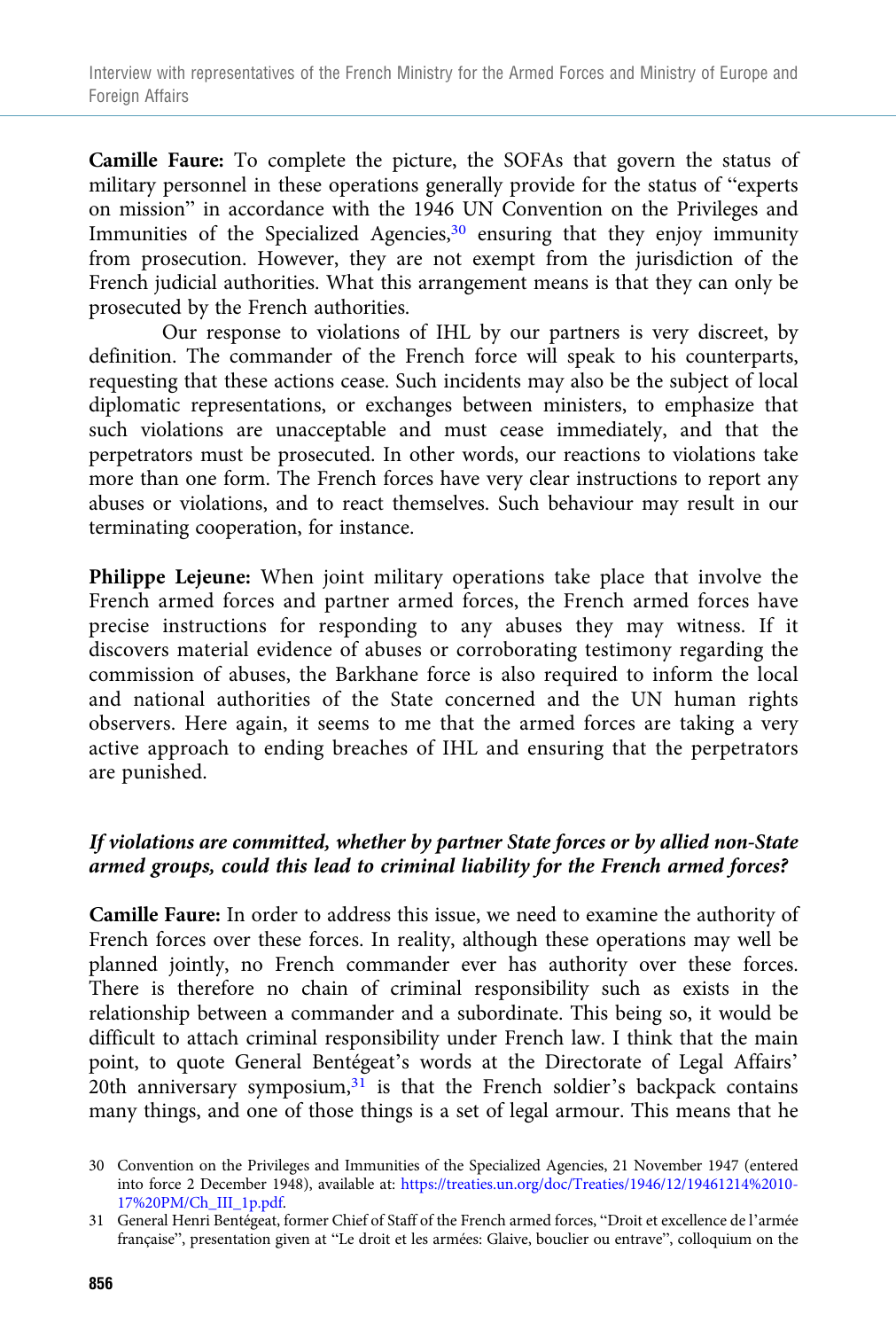is required to comply with international law, and this is one of the means of action of the force – it is what gives it its legitimacy, and it contributes to the success of operations. It is an integral part of the culture of the French armed forces, and something to which we pay careful attention.

Philippe Lejeune: This is a factor in all our planning and operations. It is not simply an effect to be achieved, but a framework within which commanders plan their operations.

## How do you view cooperation with the ICRC in the field? How do you see its action?

Claire Legras: We see the ICRC as a privileged interlocutor. We maintain a dialogue with the ICRC, at both the local and central levels, in a continuous and complementary manner. The French armed forces and their commanders are very grateful for the work of the ICRC. Military leaders know the ICRC, know that it is a reliable and demanding body, and are familiar with its work in the field. As you know, the armed forces are constantly reflecting on the meaning of their action and seek demanding partners who can provide them with additional insights. For them, this dialogue is always fruitful and it forces them to excellence.

In the field, relationships remain very strong despite changes in personnel, both in Mali and in other theatres. At the central level, at our level and at that of the minister, the same applies. For us, the humanitarian work the ICRC carries out (in accordance with its mandate) is essential. That is why we have given the ICRC broad access to those individuals currently held by the Barkhane force. We have negotiated with our partners in the region, in published and unpublished documents, the ICRC's right of access to captured and transferred persons as a precondition for the deployment of a French operational military detachment. This is part of the French system and is an essential back-up.

Philippe Lejeune: Military leaders completely accept the role of the ICRC as guardian of the Geneva Conventions, to the point that we almost always ask the ICRC's opinion regarding the procedures implemented by the French armed forces. When local representatives of the ICRC come to discuss the appropriateness or absence of certain material or procedural safeguards that the French armed forces grant to persons they detain, their observations are carefully examined and taken into account.